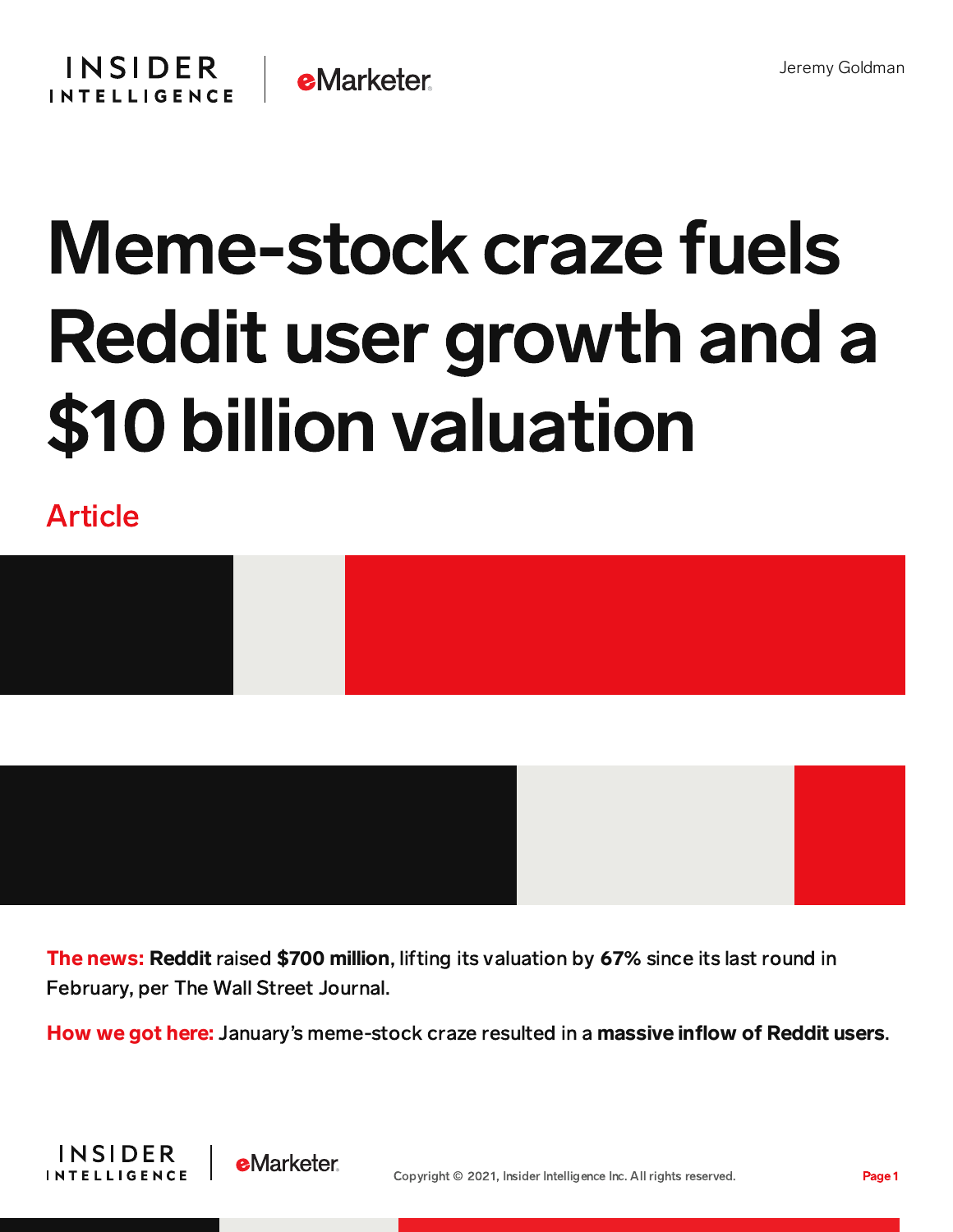- This didn't just boost specific stocks' valuations: It also raised the value of Reddit itself by adding more users and, in turn, more ad revenue.
- Retail investors flocked to Reddit forums like [r/Cryptocurrency](https://content-na1.emarketer.com/social-media-like-reddit-outweighs-traditional-risk-reward-assessments-young-retail-investors-strategize) and r/WallStreetBets to inform their investing strategies. At the time of writing, the latter forum had over 10.7 million members, up from around  $4$  [million](https://www.businessinsider.com/wallstreetbets-fastest-growing-subreddit-hits-58-million-users-2021-1?r=US&IR=T) at the start of the year.

More on this: Reddit has long lagged behind its social media peers like Twitter and Facebook in generating revenue from users. But its value jumped as its advertising revenue reached \$100 million for the first time in Q2, a 192% rise year over year, per The Financial Times.

The bigger picture: But retail traders don't tell the whole story of Reddit's blockbuster year.

- Reddit has benefited from appreciable earned media as a result of the stock stories earlier in the year, which helped spread brand awareness of the platform beyond the day-trader community.
- In the US, among all major social networks, Reddit's 2021 percentage of growth lagged only behind TikTok.
- The company's relative age makes this growth all the more impressive: It was founded in June 2005, whereas TikTok launched internationally in 2017.

## What**'**s next?

**INSIDER** 

**INTELLIGENCE** 

**e**Marketer

- International expansion. "Internationalization is a big effort of ours," CEO Steve Huffman told CNBC. The company is appointing David Trencher, from Reddit's US operations, the head of sales for UK, EMEA, and Australia with plans to grow the UK office's headcount by 50% this year. Maria Purcell, Facebook's former head of commercial partnerships for EMEA, will join him as head of growth partnerships.
- Approximately 77.5% of the UK population are daily Reddit users, making it a "priority market" for Reddit, according to its global executive vice president and president of advertising, Harold Klaje.
- Video. "Video will be another big effort of ours," Huffman told CNBC in the same interview. "I think there's a version of Reddit that's even better watched than it is read." These comments suggest that the platform is looking to move beyond its origins as a text and link-sharing hub.